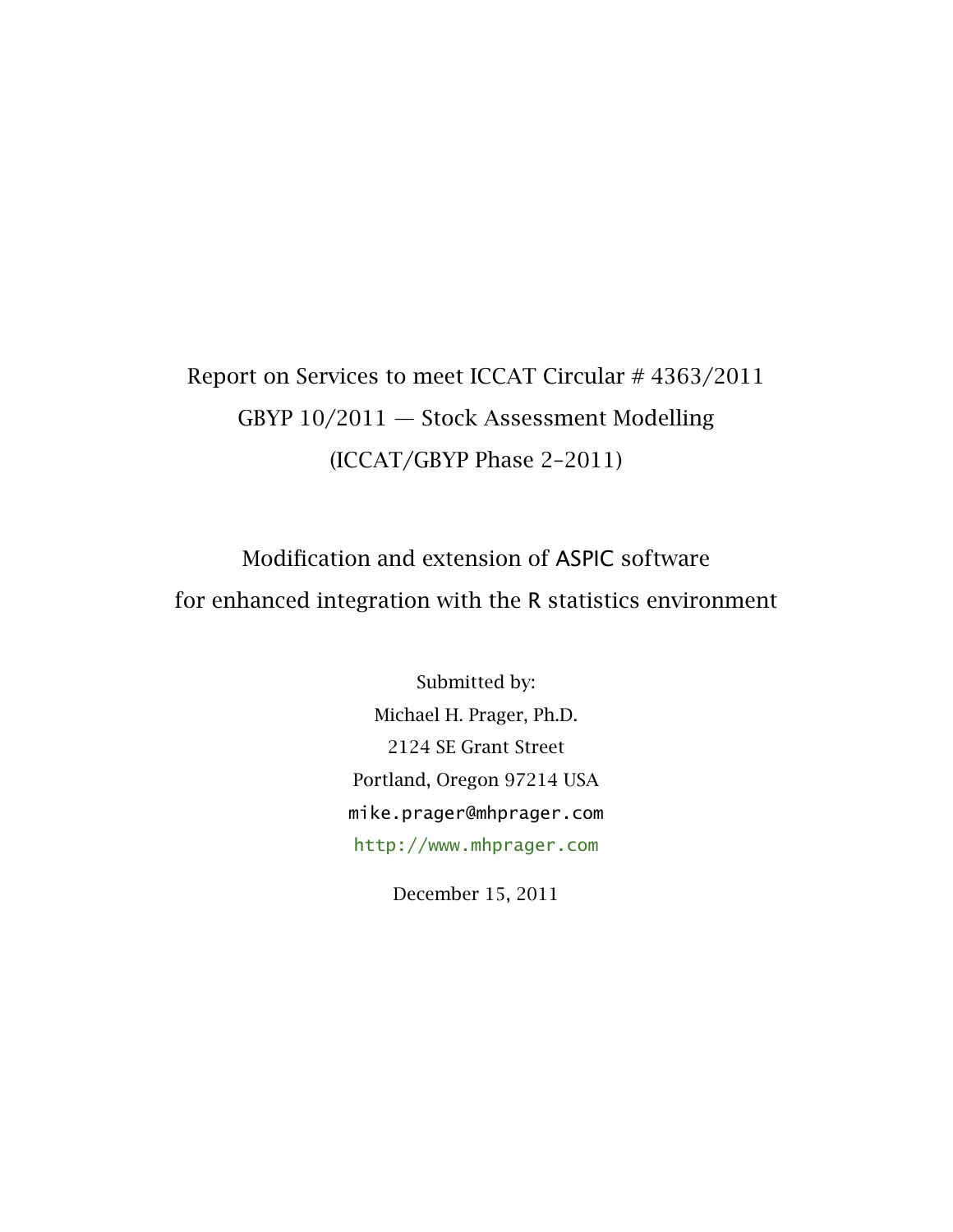# 1 Executive summary

Programming and testing were completed to extend the ASPIC software, a surplusproduction modeling program used by ICCAT and other regional, national, and international fishery management bodies. The major enhancements were (1) to allow operation under both Linux and Windows; (2) provide better integration with the R statistics language, so that ASPIC can be used directly from R and corresponding ASPIC results analyzed directly in R. These enhancements should allow better use of ASPIC in a Management Strategy Evaluation (MSE) framework, as being developed by the SCRS for developing robust advice consistent with the Precautionary Approach.

# 2 Linux compatibility

In execution of this project, both ASPIC and ASPICP were ported to Ubuntu Linux, using a commercial Fortran compiler purchased for this work. Correct operation under Linux was verified on several sample data sets.

The porting effort took more than half the allocated time, as it involved several tasks:

- Installing and configuring the Linux operating system
- Converting makefile to Gnu make; working around unimplemented features of Gnu make
- Replacing proprietary file-handling routines in ASPIC and ASPICP with Posix-compliant routines and a few Fortran routines written for this project
- Acquiring, installing and configuring the Absoft compiler
- Resolving quirks and minor bugs in the compiler
- Testing the resulting programs on known data

Versions of both programs compatible with Linux were supplied to ICCAT by way of a Dropbox folder established by the ICCAT Population Dynamics Expert (Dr. Kell).

# 3 R-compatible output

# 3.1 ASPIC fitting mode

Existing, but rudimentary R-compatible output from ASPIC in fitting mode was enlarged and refined substantially. An example is given immediately below.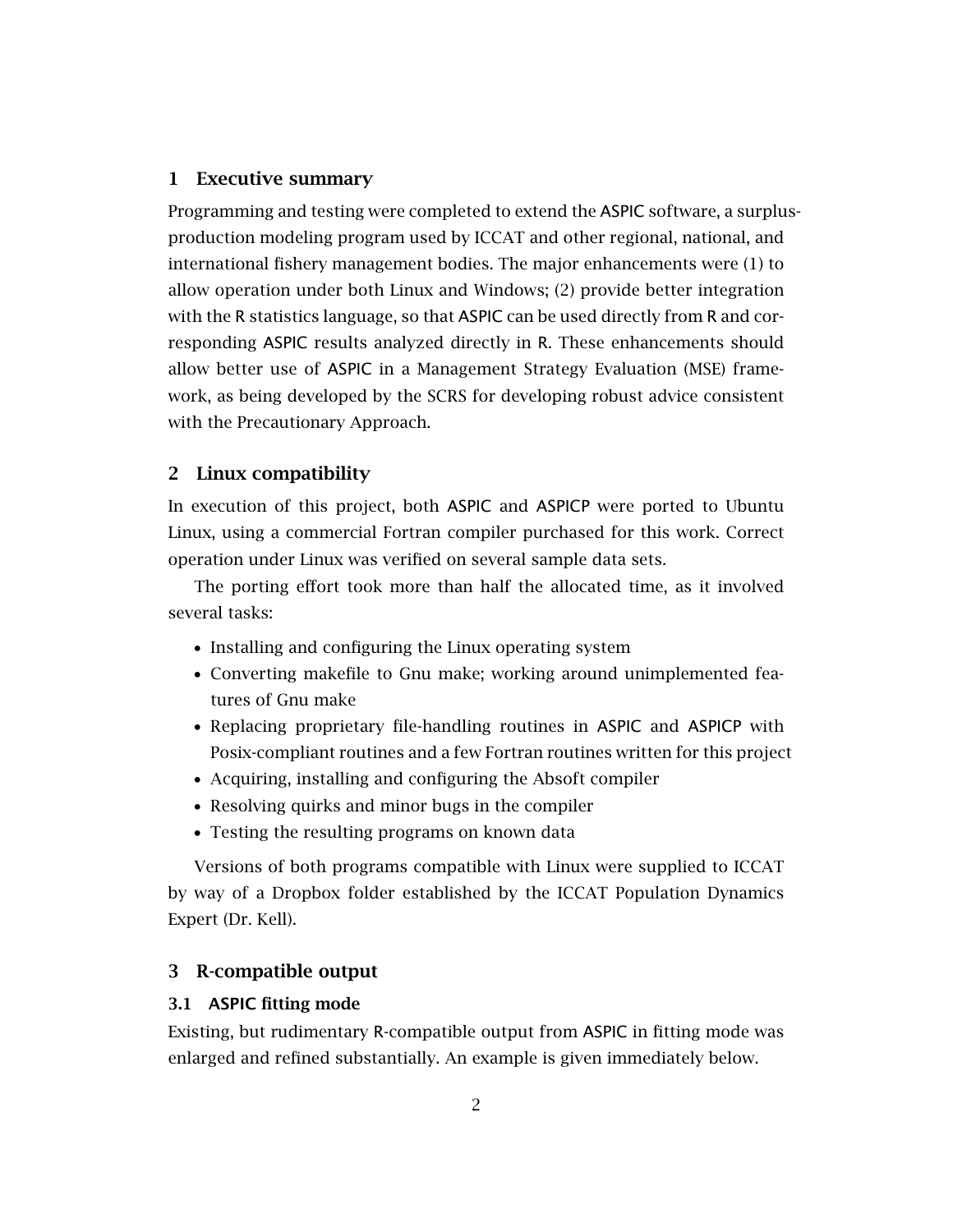In this example, the R function ls.str is used to illustrate the structure and partial contents of the R object. It does not provide a full listing of the object. The symbol  $\rightarrow$  indicates a line broken for printing but continuous in the source.

```
> bsb <- dget("bsb.rdat")
> ls.str(bsb)
diagnostics : List of 9
$ error.code : num 0
 $ error.text : chr "Normal convergence"
 $ contrast : num 0.879
$ nearness : num 1
$ rsquare : num [1:2] 0.789 -0.473
 $ obj.fn.value: num 3.43
 $ cpu.time : Named num [1:3] 0 0 7.01
$ index.corr : num [1:2, 1:2] 1 0.57 NA 1
$ index.n : num [1:2, 1:2] 30 14 NA 14
estimates : Named num [1:14] 2 0.814 1340.546 0.143 9357.234 ...
info : List of 5
 $ date : chr "Thursday, 15 Dec 2011 at 16:22:58"
$ program : chr "ASPIC"
 $ version : chr "5.49"
 $ run.type : chr "FIT"
 $ input.file: chr "E:/mike.prager/Documents/Prof/ICCAT/ASPIC 2011/ASPIC ➔
    tests/BSB.inp"
inputs : List of 7
 $ int : Named num [1:7] 54 0 2 1 10000 ...
 $ bool : Named num [1:7] 1 1 1 1 1 0 0
$ real : Named num [1:10] 1.0e-08 3.0e-08 1.0e-04 4.0 1.4e+03 1.0➔
    e+02 5.0e+04 1.2e+04 1.0e+03 5.0e+05
 $ char : Named chr [1:4] "Black Sea Bass off SE United States \rightarrowICCAT Example" "LOGISTIC" "YLD" "SSE"
 $ series.titles : Named chr [1:2] "HB Index (WPUE), Yield ext @ Rec = 2\rightarrowxCom" "MARMAP Chevron Trap"
 $ series.types : Named chr [1:2] "CC" "I1"
$ series.weights: num [1:2] 1 1
t.series : 'data.frame':
 $ year : num 1950 1951 1952 1953 1954 ...
 $ F.total : num 0.03779 0.02629 0.01988 0.01362 0.00795 ...
$ B : num 15228 15441 15772 16128 16504 ...
 $ B.bar : num 15339 15613 15957 16323 16702 ...
 $ Y.tot.obs: num 580 410 317 222 133 ...
 $ Y.tot.est: num 580 410 317 222 133 ...
 $ Y.01 : num 580 410 317 222 133 ...
 $ sp : num 793 741 674 597 514 ...
 $ F.Fmsy : num 0.2638 0.1835 0.1388 0.0951 0.0555 ...
 $ B.Bmsy : num 1.63 1.65 1.69 1.72 1.76 ...
 $ U.01.ob : num NA NA NA NA NA NA NA NA NA NA ...
 $ U.01.pr : num 9.09 9.25 9.46 9.67 9.9 ...
$ U.02.ob : num NA NA NA NA NA NA NA NA NA NA ...
$ U.02.pr : num 10.2 10.4 10.6 10.9 11.1 ...
$ wt.01 : num    1 1 1 1 1 1 1 1 1 1 ...
$ wt.02 : num 1 1 1 1 1 1 1 1 1 1 ...
>
```
In the example, the following components of the output list can be seen: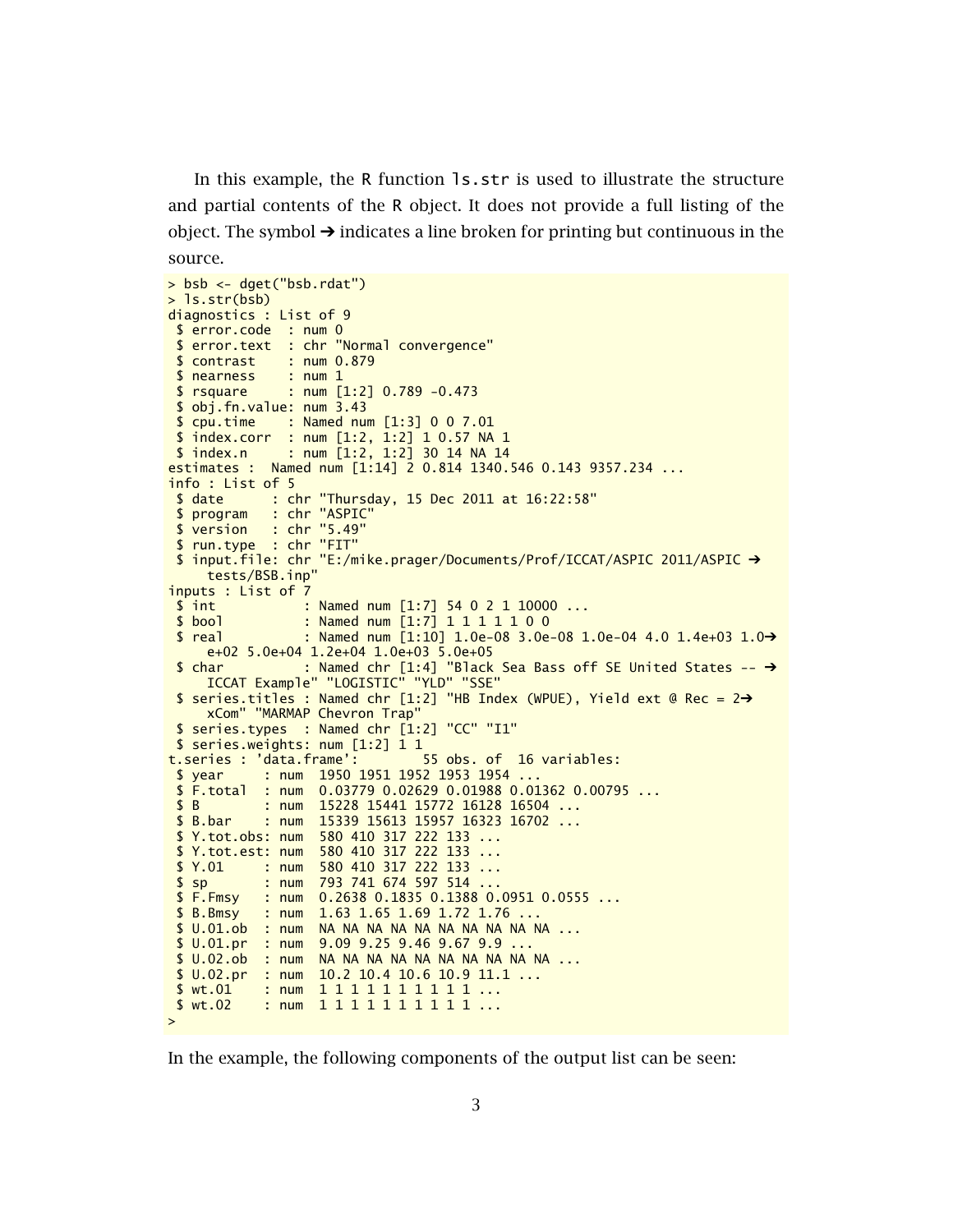- A diagnostics item (R list), which contains
	- The error code from ASPIC
	- A text explanation of the error code
	- Two ad hoc indices (coverage and nearness) that indicate the probability of a good fit. These indices were reformulated to be compatible with both the Schaefer and Pella–Tomlinson forms of production model. Their calculation is described in Appendix A.
	- The  $R^2$  of the fit to each data series
	- The objective-function value
	- The computer time taken by the run
- The estimates item (R vector) contains estimates of model parameters and other quantities of interest
- The info item (R list) contains date and time of the run, version number of ASPIC used, input file name, and similar items
- The inputs item (R list) contains the user's specifications for the run, such as convergence criteria, starting values, and run title, as well as information about each data series (title, type of data, and statistical weight)
- An R dataframe named t.series contains observed and fitted time-series, such as index values, biomass, fishing effort, and others.

# 3.2 ASPIC bootstrap mode

R-compatible output was added to the bootstrap mode of ASPIC, which previously generated R output only in fitting mode. An example of the bootstrap is given below:

```
> bsb.bot <- dget("bsb-bot.rdatb")
> ls.str(bsb.bot)
bootstrap : 'data.frame': 7 obs. of 11 variables:
 $ B1.K : num 0.716 0.542 0.957 0.657 0.755 ...
$ K : num 18370 15071 42164 15769 28150 ...
                  : num 1357 680 1495 1023 1458 ...
 $ q.01 : num 0.000609 0.000212 0.000811 0.000329 0.000737 ...\frac{$q.02}{$ \text{Bmsy} \text{ }}: num 0.000609 0.000212 0.000811 0.000329 0.000737 ...
 $ Bmsy : num 9185 7535 21082 7884 14075 .<br>$ Fmsy : num 0.1477 0.0369 0.1985 0.0723
$ Fmsy : num 0.1477 0.0369 0.1985 0.0723 0.1861 ...<br>$ Bnext.Bmsy : num 0.147 0.101 0.221 0.118 0.18 ...
                : num \quad 0.147 \quad 0.101 \quad 0.221 \quad 0.118 \quad 0.18 \ldots$ Flast.Fmsy : num 2.68 1.87 3.35 2.16 2.89 ...
$ Ynext.at.Fmsy: num 212 162 320 193 272 ...
$ Ynext.equil : num 369 290 542 340 471 ...
diagnostics : List of 3
$ error.code : num 0
```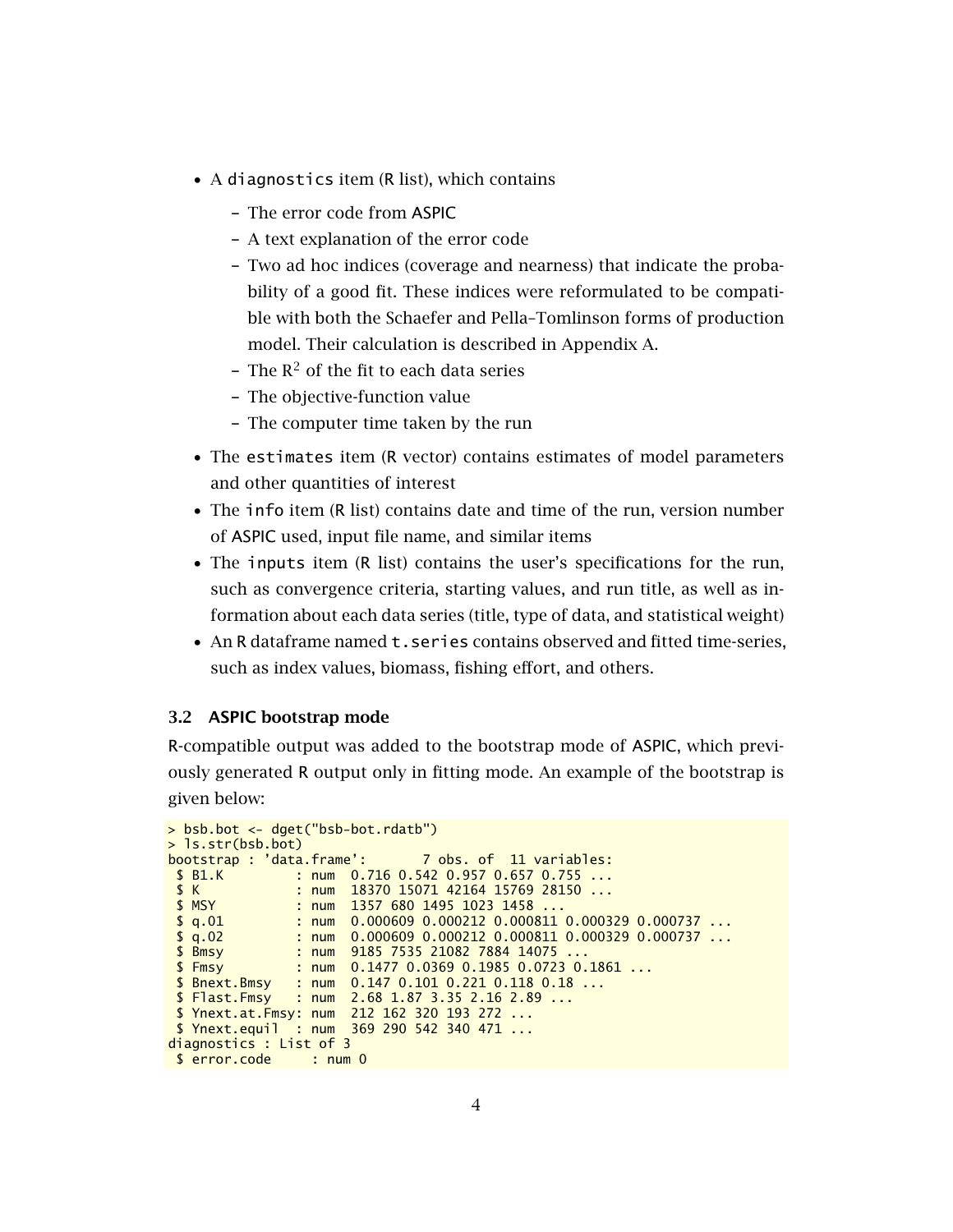```
$ cpu.time : Named num [1:3] 0 2 38.2
 $ rejected.trials: Named num [1:5] 0 29 0 0 0
info : List of 5
 $ date : chr "Thursday, 15 Dec 2011 at 16:26:45"
 $ program : chr "ASPIC"
 $ version : chr "5.49"
 $ run.type : chr "BOT"
 $ input.file: chr "E:/mike.prager/Documents/Prof/ICCAT/ASPIC 2011/ASPIC ➔
     tests/BSB-bot.inp"
inputs : List of 7
 \frac{1}{3} int : Named num [1:7] 54 300 2 1 100000 ...<br>
\frac{1}{3} bool : Named num [1:7] 1 1 1 1 1 0 0
                  : Named num [1:7] 1 1 1 1 1 0 0
 $ real : Named num [1:10] 1.0e-08 3.0e-08 1.0e-04 4.0 1.4e+03 1.3→
     e+02 1.5e+04 1.2e+04 1.0e+03 5.0e+05
 $ char : Named chr [1:4] "Black Sea Bass off SE United States \rightarrowICCAT Example" "LOGISTIC" "YLD" "SSE"
$ series.titles : Named chr [1:2] "HB Index (WPUE), Yield ext @ Rec = 2➔
     xCom" "MARMAP Chevron Trap"
 $ series.types : Named chr [1:2] "CC" "I1"
 $ series.weights: num [1:2] 1 1
>
```
The bootstrap ASPIC output contains the following components—

- An R dataframe named bootstrap, with one column for each estimated parameter or other quantity of management interest. Rows of the dataframe are named and hold the following statistics:
	- Point estimate
	- Upper and lower 80% confidence bounds
	- Upper and lower 50% confidence bounds
	- Interquartile range
	- Standard error (added for this project)
- The diagnostics item (R list), which contains
	- The error code from ASPIC
	- The computer time taken by the run
	- the number of bootstrap trials rejected for each potential cause (parameters at bounds; lack of convergence)
- The info item (R list) holds the date and time of the run, ASPIC version, input file name, and similar items
- The inputs item (R list)holds the user's specifications for the run, and information about the data series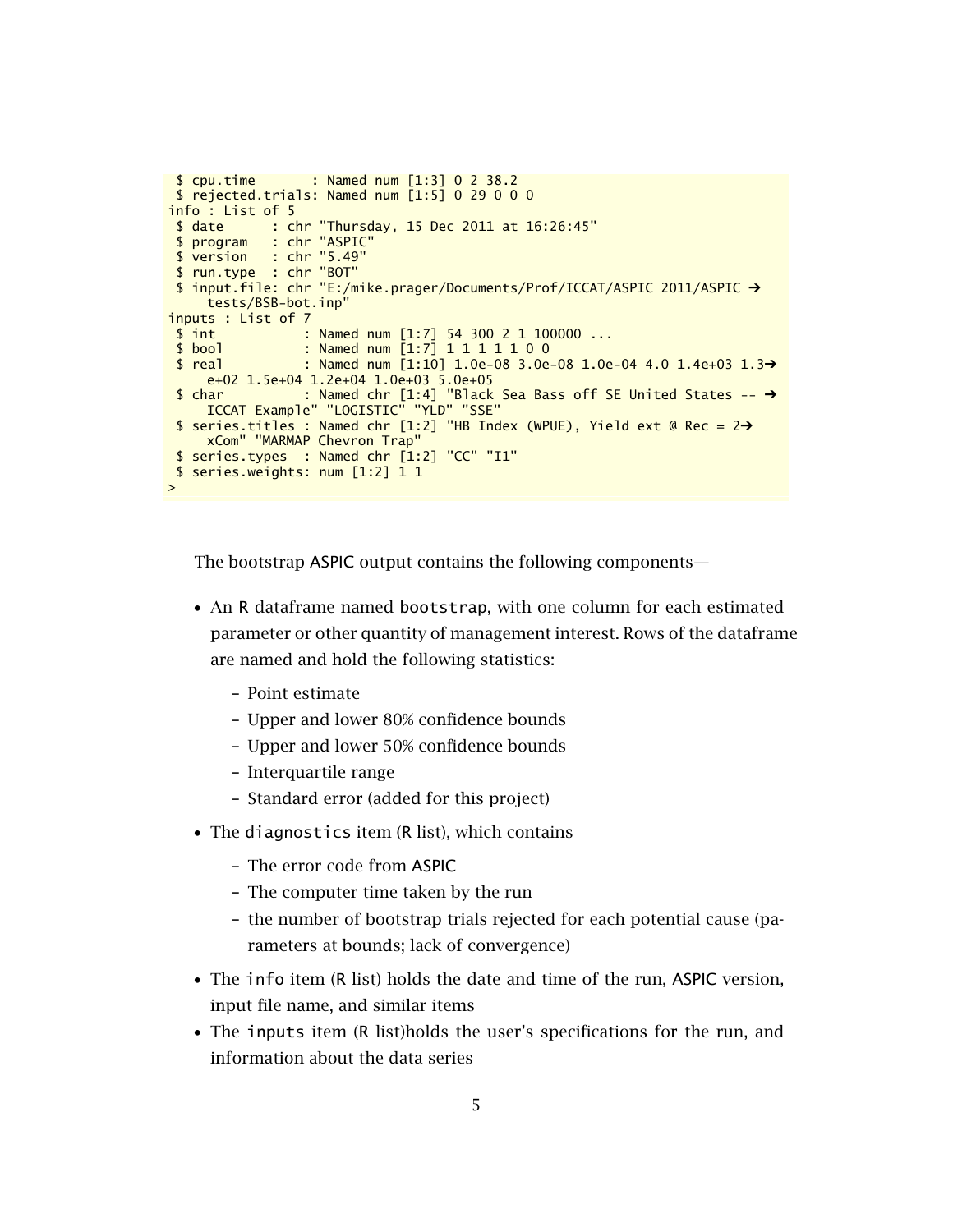## 4 Comments and acknowledgements

Due to this work, the ability of ASPIC to run in an R environment has increased markedly. This is a positive development that should facilitate management strategy evaluation and other simulation studies.

Because of the short time frame of this contract, extensive testing was not possible. Testing on several known data sets indicated proper operation. As the software is further used by ICCAT, the author will endeavor to participate in further testing and development to ensure that the interface between R and ASPIC meets the needs of ICCAT scientists.

The author acknowledges with appreciation the financial support of ICCAT in making ASPIC and related programs more useful to the stock assessment community. The assistance of Dr. Antonio Di Natale (the ICCAT GBYP Coordinator), and Dr. Laurie Kell (the ICCAT Population Dynamics Specialist) is particularly appreciated.

## Appendix A Nearness and coverage indices

ASPIC output includes two ad hoc statistics for guidance on likely usefulness of a production model fit. The nearness index  $N^*$  and coverage index  $C^*$  are each calculated from the estimated biomass trajectory and  $B_{MSY}$  of the fit.

#### A.1 Nearness index

The nearness index  $N^*$  indicates how close to  $B_{\text{MSY}}$  a biomass trajectory has come. Values of  $N^*$  range from zero to unity, with higher values indicating a trajectory that has come close to (or attained)  $B_{\text{MSY}}$ .

For two related reasons, high *N*<sup>∗</sup> suggests that a fit will be informative. First,  $B_{\text{MSY}}$  is the most nonlinear part of the production curve, the part with the most information on which effort levels are sustainable and which not. Data including this stock level are (in the author's experience) more likely to produce good estimates. Second, failed fits of production models frequently estimate nearly constant biomass trajectories that are either far below or far above  $B_{\text{MSY}}$ . Either case results in a low value of *N*∗.

The index is calculated as follows—

1. Definitions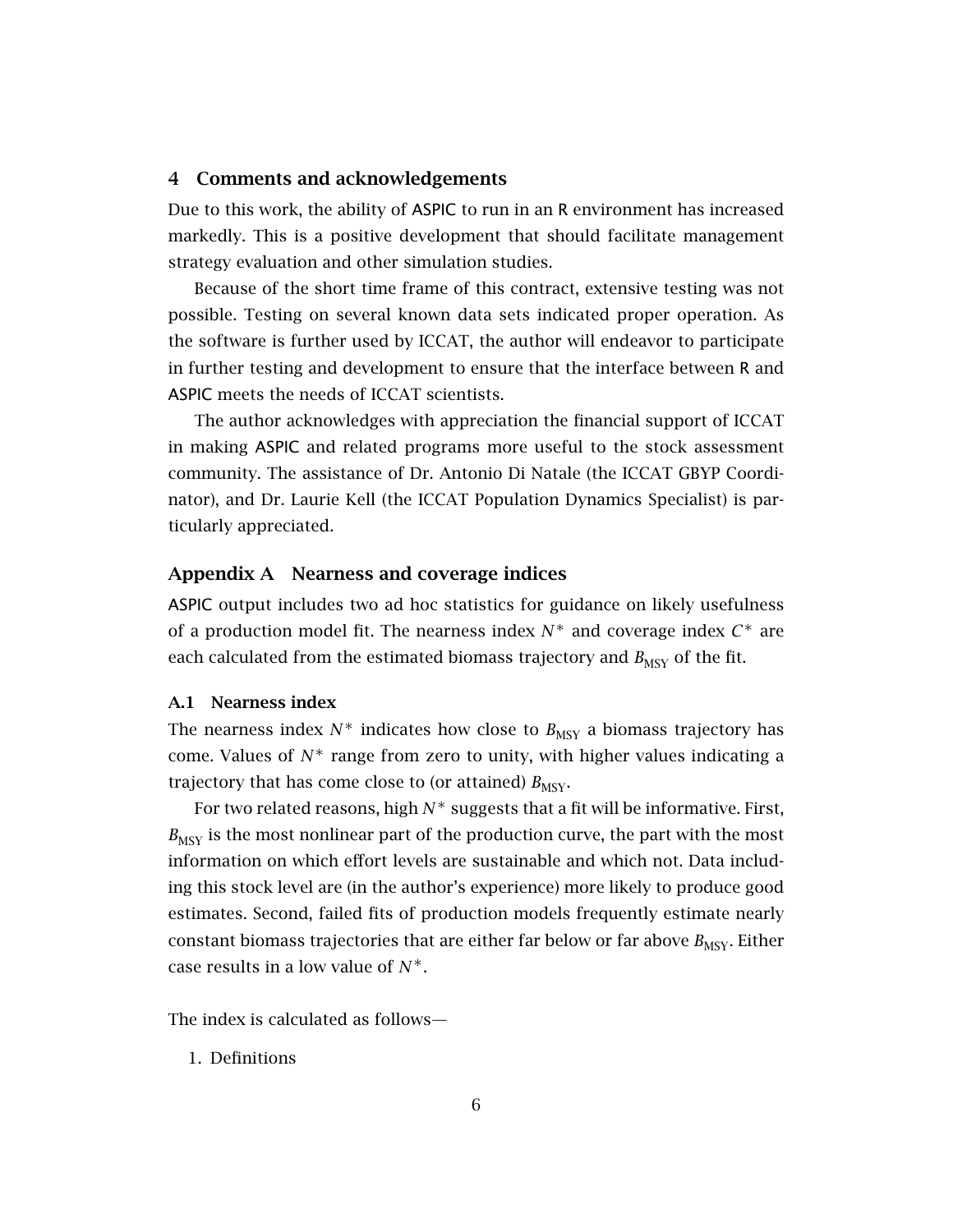- Let the estimated biomass trajectory be  $B_t$ ,  $t = 1...T$
- Let  $B_t^*$  be the value of  $B_t$  closest to  $B_{\text{MSY}}$
- 2. Computation of  $N^*$  depending on range of  $B_t$ 
	- If any  $B_t \leq B_{\text{MSY}}$  and any other  $B_t \geq B_{\text{MSY}}$ , the trajectory has crossed  $B_{\text{MSY}}$ , and

$$
N^*=1.0
$$

• If  $B_t^* \leq B_{\text{MSY}}$ ,

$$
N^* = \frac{B_t^*}{B_{\text{MSY}}}
$$

• If  $B_t^* > B_{MSY}$ ,

$$
N^* = \frac{K - B_t^*}{K - B_{\text{MSY}}}
$$

#### A.2 Coverage index

The coverage index  $C^*$  indicates how much of the space between zero and K the biomass trajectory has covered. Values of  $N^*$  range from zero to unity, with higher values indicating a trajectories that have covered more of the space. Coverage of each of two segments of the space—above and below  $B_{\text{MSY}}$ —is weighted equally.

- 1. Definitions
	- (a) Let the estimated biomass trajectory be  $B_t$ ,  $t = 1...T$
	- (b) Let the mininum biomass estimated be  $B_{\text{min}}$
	- (c) Let the maximum estimated biomass be  $B_{\text{max}}$
- 2. Compute  $C^*$  by one of three formulas

(a) If all 
$$
B_t \leq B_{\text{MSY}}
$$
,

$$
C^* = \frac{B_{\text{max}} - B_{\text{min}}}{2 B_{\text{MSY}}}
$$